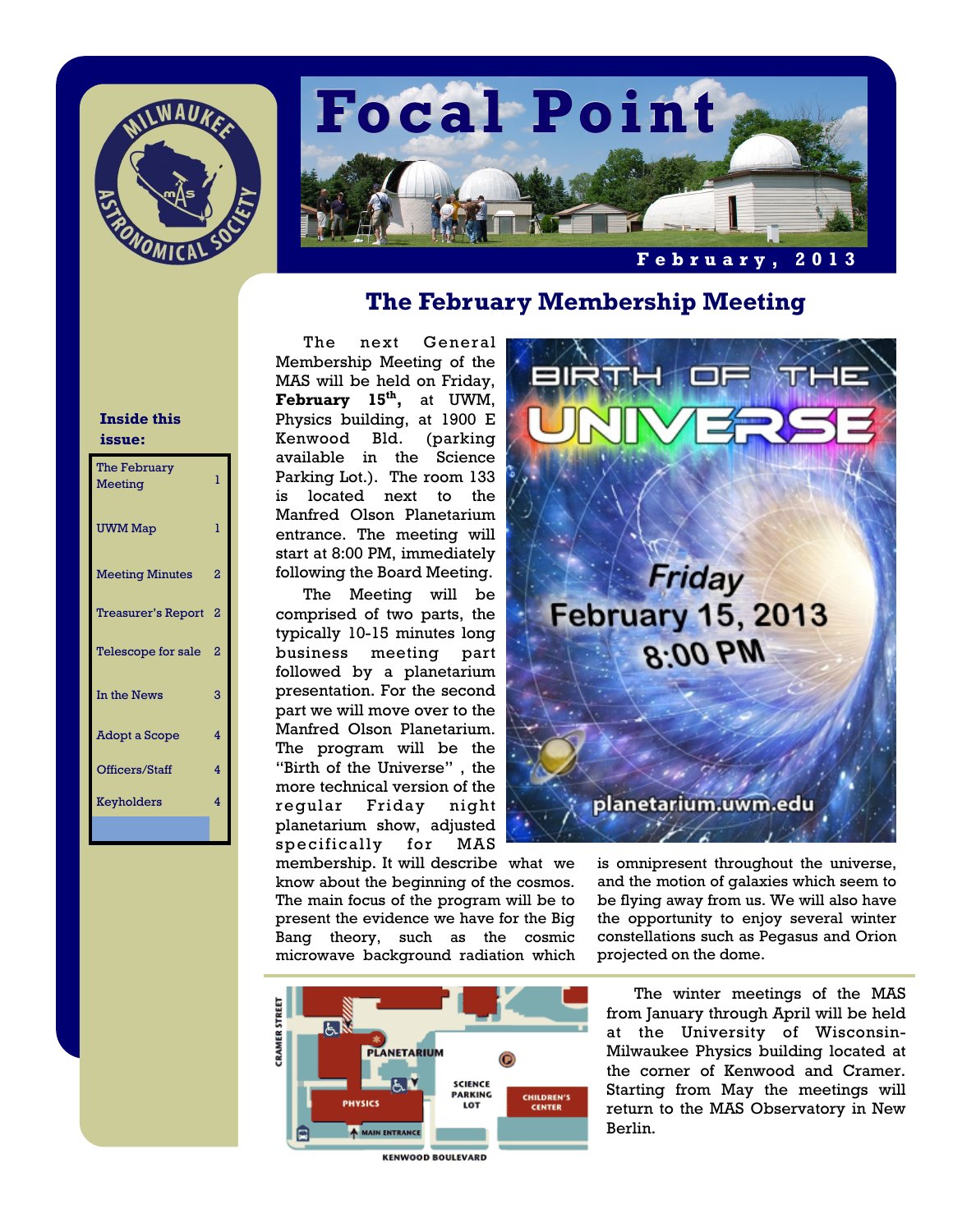## **Treasurer's Report**

 Payments of utility bills, Christmas Party, Zurich Insurance, and City of New Berlin fire protection fees totaled \$1448.18.

 The income from donations, membership dues, donation box receipts, and Christmas Party collections was \$495.00.

 Currently the checking account balance is at \$5815.88. The Albrecht fund is 8214.22.

> Respectfully Submitted, Neil Simmons, Treasurer

# **Classified**

A **14" Celestron** Schmidt-Cassegrain optical tube with 2 telrads is for sale. 12 years old, in good condition. Eyepieces are not included. Asking \$2500 or a serious offer. If interested please call Robert Callanan at 847-839-3115.



## **Meeting Minutes**

**Held** on January 18<sup>st</sup> at the UWM, Milwaukee.

The meeting was called to order at 8:01 PM by Vice President, Brian Ganiere.

**Minutes** of the November 16<sup>th</sup> General Meeting, was read and approved.

The **Treasurer's Report** was read by Treasurer, Neil Simmons. Copy attached.

**Observatory Director's Report** the replaced focuser of the B-scope was adjusted by Scott and now fully operational. It can be used with DSLR cameras at prime focus.

### There was no **Correspondence**

**Old Business** - Russell installed the student version of the Starry Night planetary software to the computer in the quonset hut.

**New Business** - Sue will distribute a suggested plan for the 2013 Public Night for discussion.

**The Program** MAS member Scott Jamieson gave a presentation about the 2012 Convention of Amateur Telescope Makers he attended at Stellafane, VT.



The next General Membership Meeting will be held on February 15<sup>th</sup>, at UWM The meeting was adjourned at 9:03 PM Respectfully Submitted,

Agnes Keszler, Secretary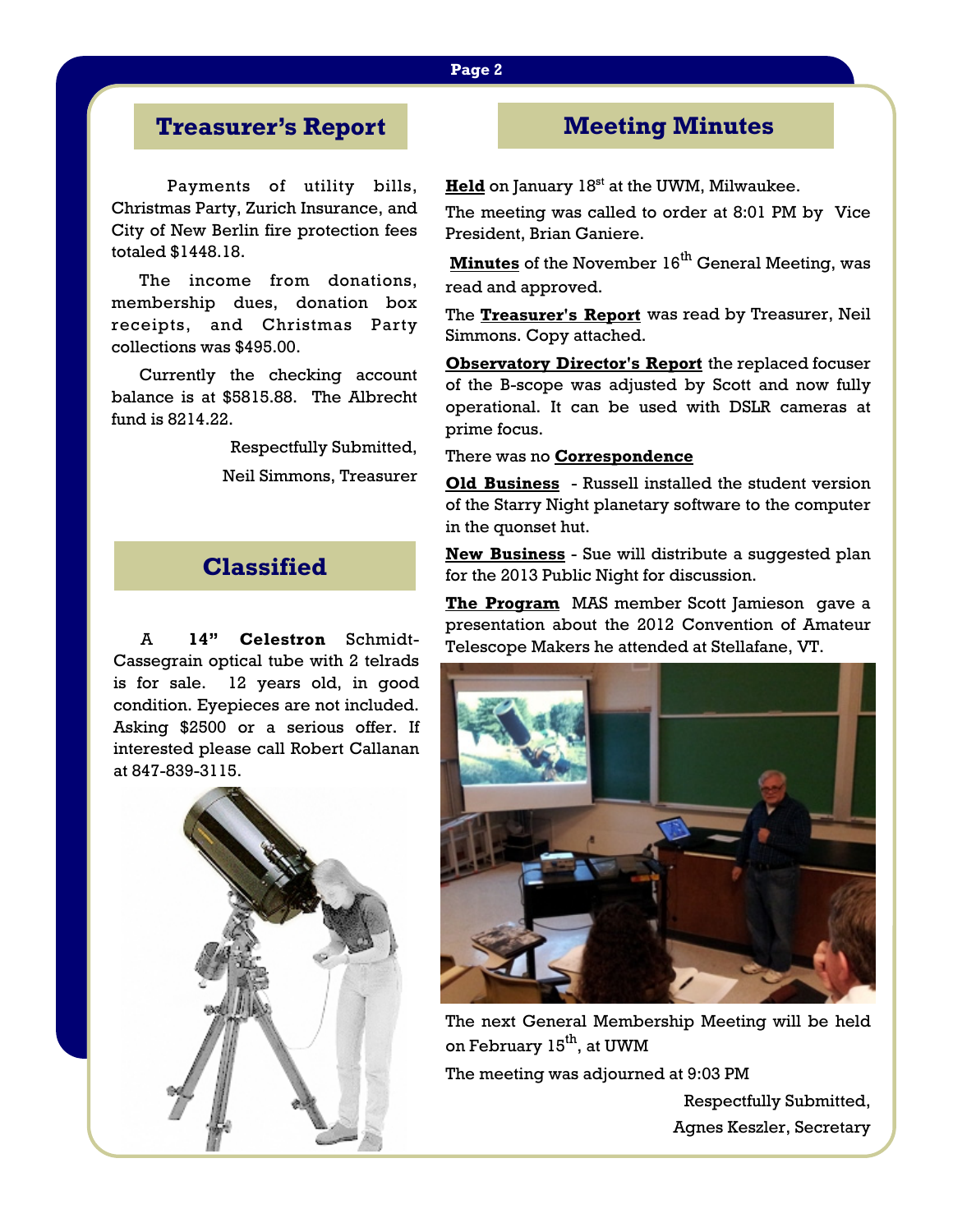# **In the Astronomical News**

### **Jupiter Explosion Spotted by Amateur Astronomers**

In September 2012 U.S. amateur astronomers spotted a bright light squiggling across the upper cloud deck of Jupiter. Both assumed they'd witnessed a large meteor or comet impact, and so far, professional astronomers seem to agree.

NASA's Amy Simon Miller, though,

cautioned that, "at this point, we can only confirm based on the fact that there were two independent reports." Official observations will have to wait.

 Such a strike would be the fourth impact seen on Jupiter in just the last three years. And the fact that the explosion was visible via

b a c k y a r d



The bright flash - captured on amateur video - lasted two seconds

telescopes more than 454 million miles (730 million kilometers) away—indicates it was probably a significant event.

 "Although we don't yet know the size or exact nature of the impactor, based on the flash brightness we expect it is slightly bigger and energetic than the one seen in 2010, which was estimated to be on the order of 10 meters [33 feet] in size," said Miller, chief of the planetary systems laboratory at Goddard Spaceflight Center in Maryland. "By contrast, the impactor in 2009 was likely 200 to 500 meters [660 to 1,600 feet]."

 Amateur astronomer Dan Peterson, in Racine, Wisconsin, watched the Jupiter impact live while peering through a 12-inch telescope. Later, his counterpart to the south—George Hall of Dallas, Texas—realized he'd accidentally caught the flash on video, thanks to a webcam-telescope link.

 Searching for a signature—dark markings on Jupiter's cloud tops—is what astronomers should do next, NASA's Miller said. "An impact superheats the immediate atmosphere and will essentially produce soot," she said.

 Only if such stains are spotted will heavyduty telescopes be enlisted to confirm the Jupiter blast, she said. "Professional telescopes and Hubble are typically very oversubscribed and won't be called into action unless a debris

> field is confirmed first by amateurs."

 Before the recent rash of Jovian collisions, it was thought that Jupiter impacts were rare cosmic events—with the 1994 death of c o m e t Shoemaker-Levy 9 a spectacular exception. That i m p a c t o r consisted of at least 21

fragments, some as wide as 1.3 miles (2 kilometers), according to NASA. Now astronomers have begun to think the impacts are in fact fairly common.

 On Jupiter "very small events are probably quite frequent," Miller said, though many would occur on the half of the planet we can't see. "In fact, they probably happen up to once a week, but some would be too small to even make a flash."

 With more tech-savvy amateurs like Peterson and Hall monitoring Jupiter on a regular basis, she said, scientists hope to get a better grip on the number of meteors floating in Jupiter's vicinity—one grainy video at a time.

"The impacts in 2009 and then 2010 showed that there were very many smaller objects out near Jupiter with the potential to impact," Miller said. "At that point we expected that many more sightings would occur," she added, "so this new one confirms our hypothesis."

#### by National Geographic